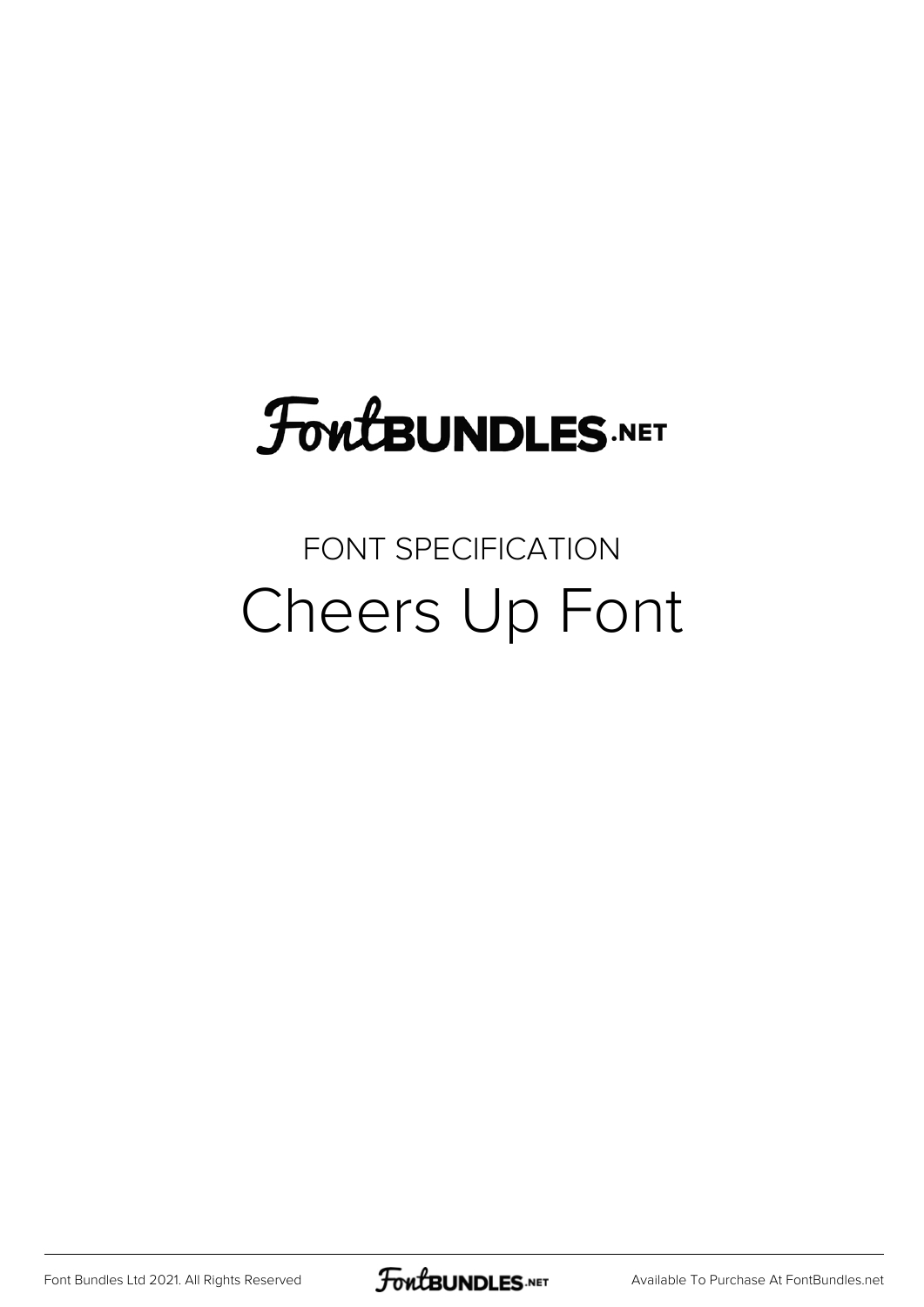

**Uppercase Characters** 

### ABCDEFGHIJKLMNOPORST *UVWXYZ*

Lowercase Characters

## abcdefghijklmnopgrstuvw **XUZ**

**Numbers** 

### 0123456789

**Punctuation and Symbols** 

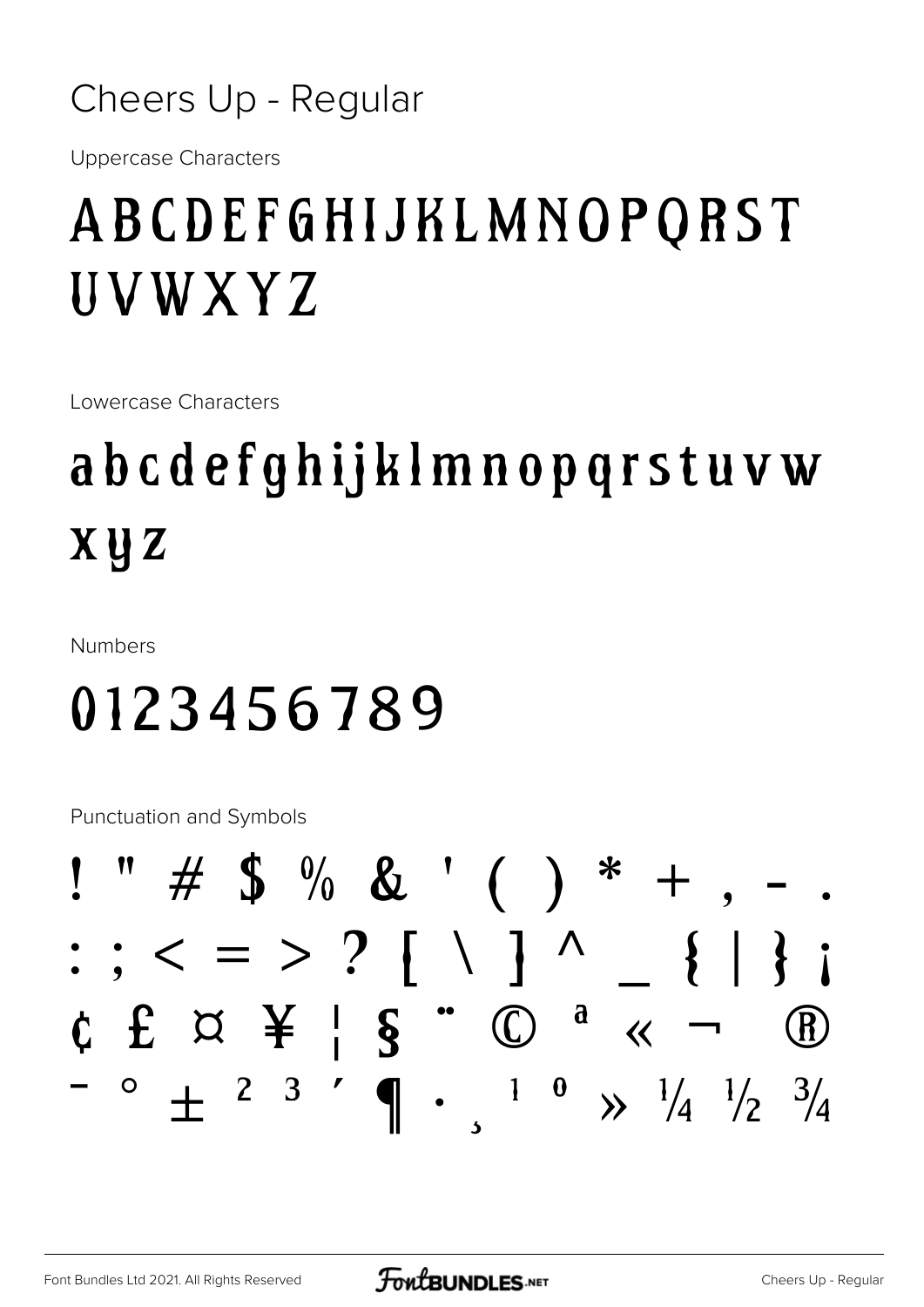All Other Glyphs

|  |  |  | À Á Â Ã Ä Å Æ Ç È                                                                                                              |                      |
|--|--|--|--------------------------------------------------------------------------------------------------------------------------------|----------------------|
|  |  |  | É Ê Ë I Í Î Ï Đ Ñ                                                                                                              |                      |
|  |  |  | $\begin{array}{ccccccccccccc}\n\dot{O} & \dot{O} & \dot{O} & \ddot{O} & \times & \mathcal{O} & \dot{U} & \dot{U}\n\end{array}$ |                      |
|  |  |  | $\hat{U}$ $\hat{U}$ $\hat{Y}$ $P$ $B$ $\hat{a}$ $\hat{a}$ $\hat{a}$ $\hat{a}$                                                  |                      |
|  |  |  | $\ddot{a}$ $\ddot{a}$ $\ddot{a}$ $\ddot{c}$ $\dot{c}$ $\ddot{c}$ $\ddot{c}$ $\ddot{d}$                                         |                      |
|  |  |  | $\hat{I}$ $\hat{I}$ $\hat{I}$ $\hat{O}$ $\hat{R}$ $\hat{O}$ $\hat{O}$ $\hat{O}$                                                | $\tilde{\mathbf{0}}$ |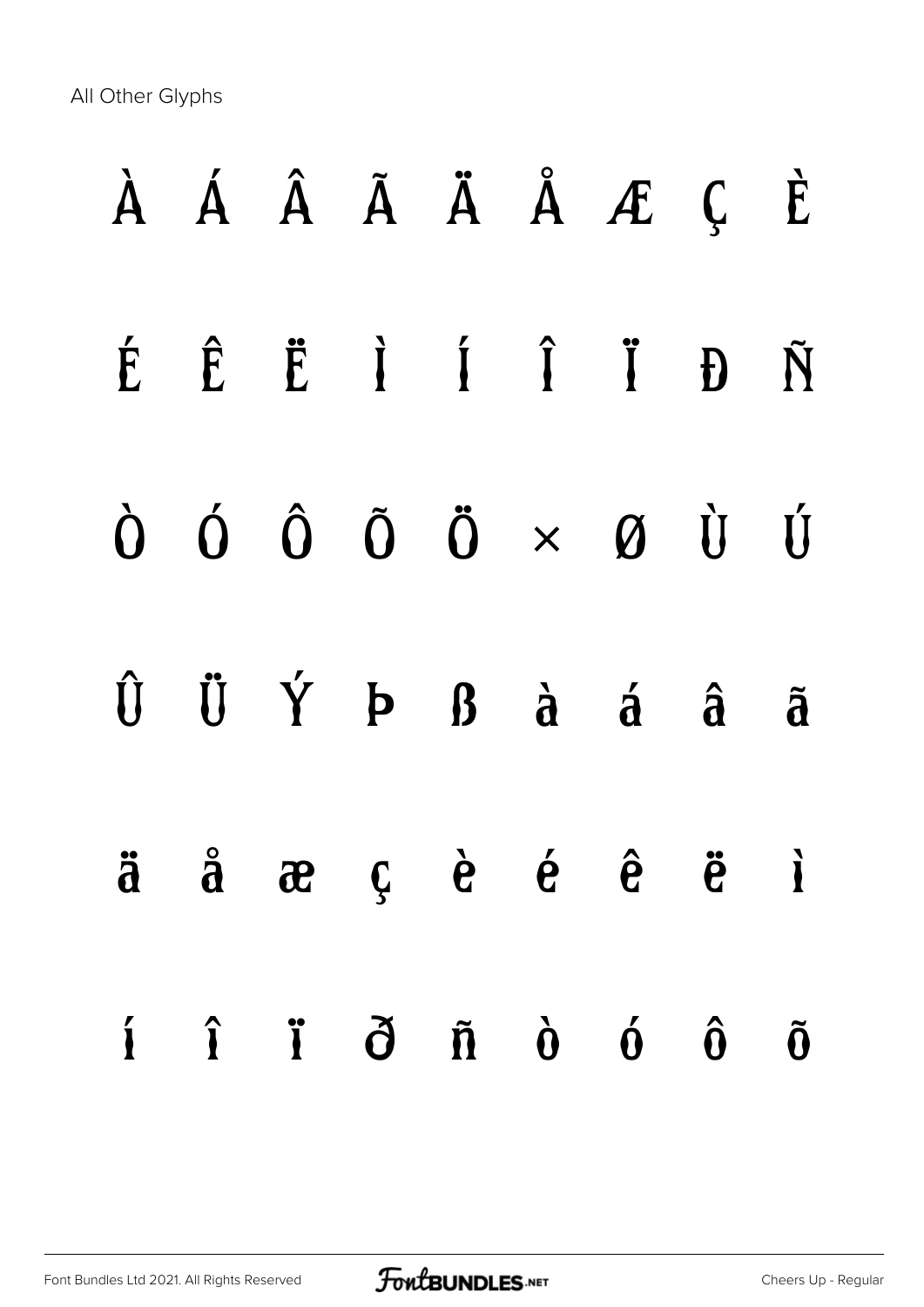|  | $\ddot{o}$ $\div$ $\theta$ $\dot{u}$ $\dot{u}$ $\dot{u}$ $\ddot{u}$ $\dot{y}$ $\dot{p}$                                             |  |  |  |
|--|-------------------------------------------------------------------------------------------------------------------------------------|--|--|--|
|  | ÿĀāĂă ĄąĆć                                                                                                                          |  |  |  |
|  | $\hat{C} \quad \hat{C} \quad \hat{C} \quad \hat{C} \quad \check{C} \quad \check{C} \quad \check{D} \quad \check{D} \quad \check{d}$ |  |  |  |
|  | $\bar{E}$ $\bar{e}$ $\bar{E}$ $\dot{e}$ $\dot{E}$ $\dot{e}$ $\bar{E}$ $e$ $\check{E}$                                               |  |  |  |
|  | ě Ĝ ĝ Ğ ğ Ġ ġ Ĥ ĥ                                                                                                                   |  |  |  |
|  | $\bar{H}$ $\bar{h}$ $\bar{I}$ $\bar{I}$ $\bar{I}$ $\bar{I}$ $\bar{I}$                                                               |  |  |  |
|  | $j$ in $j$ j $j$ if $k$ ł                                                                                                           |  |  |  |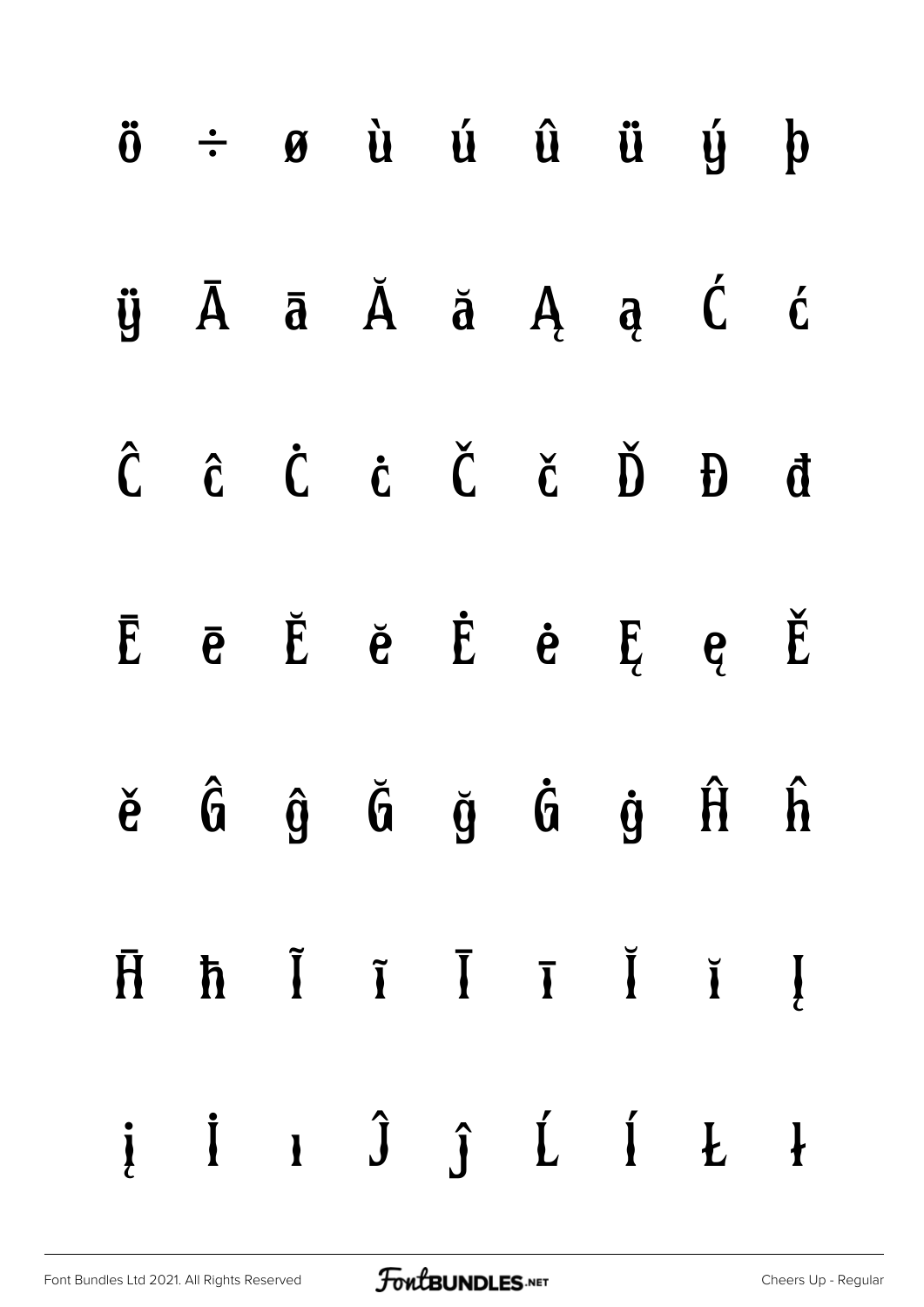| $\acute{N}$ $\acute{n}$ $\acute{N}$ $\ddot{0}$ $\ddot{0}$ $\ddot{0}$ $\ddot{0}$                                                      |  |  |  |  |
|--------------------------------------------------------------------------------------------------------------------------------------|--|--|--|--|
| ő Œ œ Ŕ ŕ Ř ř Ś ś                                                                                                                    |  |  |  |  |
| $\hat{S}$ $\hat{S}$ $\hat{S}$ $\hat{S}$ $\check{S}$ $\check{T}$ $\bar{T}$ t                                                          |  |  |  |  |
| ŨũŪū Ŭŭ Ů ů Ű                                                                                                                        |  |  |  |  |
| ű Ų ų Ŵ ŵ Ŷ ŷ Ÿ Ź                                                                                                                    |  |  |  |  |
| $\dot{z}$ $\dot{Z}$ $\dot{Z}$ $\dot{Z}$ $f$ $\dot{A}$ $\dot{\hat{\alpha}}$ $\hat{\alpha}$                                            |  |  |  |  |
| $\begin{array}{cccccccccccccc} \vee & & \circ & & & \circ & & & \circ & & \circ & & \circ & & \mathsf{M} & \mathsf{---} \end{array}$ |  |  |  |  |